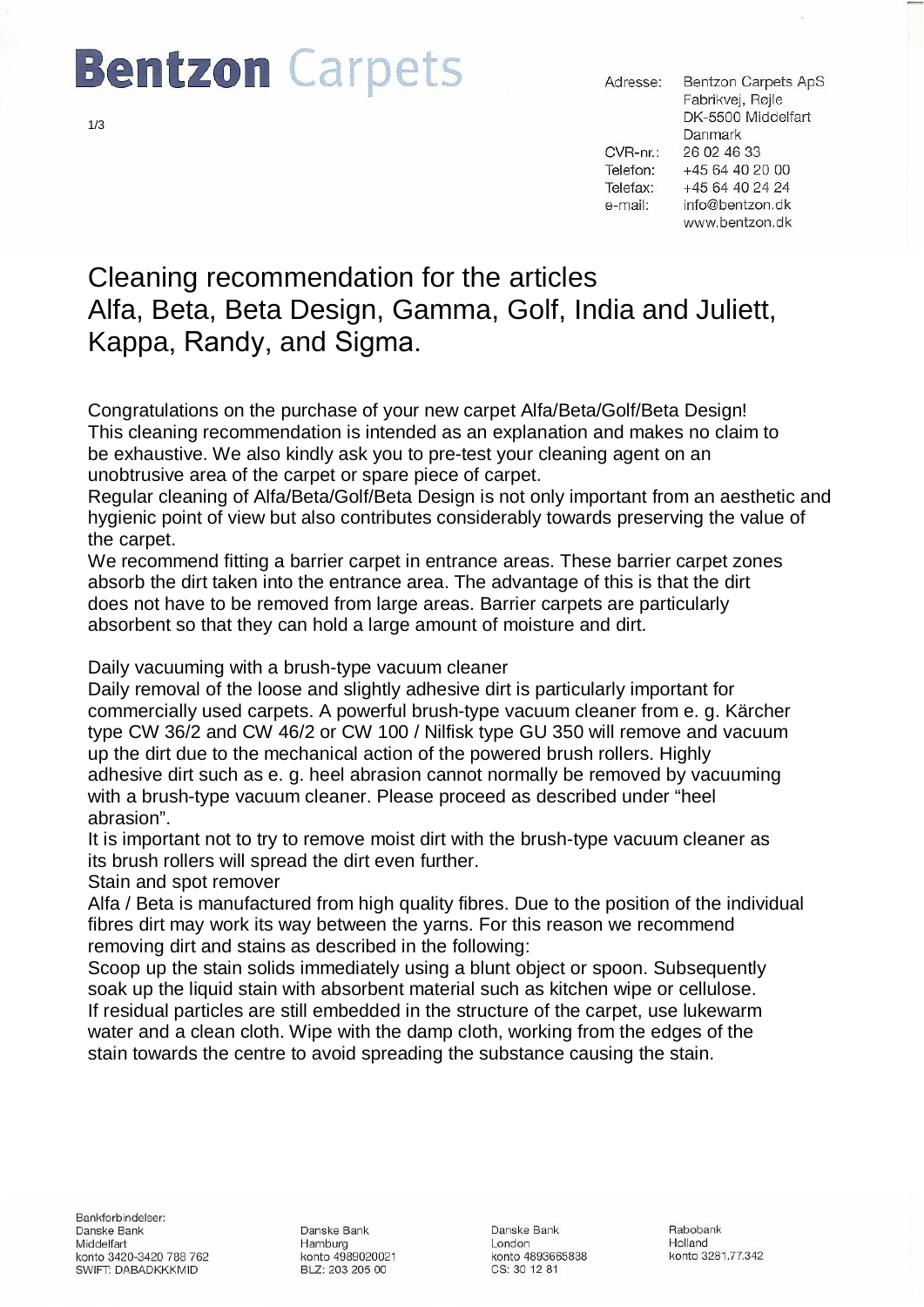# **Bentzon** Carpets

**Bentzon Carpets ApS** Adresse: Fabrikvej, Røjle DK-5500 Middelfart **Danmark**  $CVR-nr$ .: 26 02 46 33 Telefon: +45 64 40 20 00 Telefax: +45 64 40 24 24 info@bentzon.dk e-mail: www.bentzon.dk

2/3

After removing the dirt, wring out the cloth and try to remove as much of the remaining moisture as possible. If the area is to be dried as fast as possible, use a hairdryer at a low temperature setting.

#### Heel abrasion

Due to the position of the very resistant fibres it is possible, as a result of the turning, stopping and rubbing movements of very soft rubber shoes, in particular, for rubber abrasion to stick and become so firmly embedded in the fibre material that it cannot be removed by vacuuming with a brush-type vacuum cleaner alone. If this is limited to individual areas the spot can be slightly moistened with a stain removal agent containing solvent and rubbed with a soft brush or non-staining towel. This will dissolve the dirt which can then be removed with the towel. If the stains cover a larger area follow the procedure described under "pad cleaning". Intermediate cleaning

In the course of time, in spite of intensive care and cleaning, tracking (surface soiling) will occur in areas of high traffic. As it is not normally economical to clean the entire carpet, you may clean as follows:

### Pad cleaning

For this method special cotton looped fabric pads or microfibre pads are laid underneath single or triple-disk machines. In addition a solution of e. g. TANA – Karacho in the ratio of 1:10 is applied to the stained areas using pump dispensers and subsequently cleaned with the cleaning pad. The rotating pads take up the dissolved dirt. As the pads can only absorb a limited amount of dirt, ensure that they are changed frequently, otherwise the dirt will be spread evenly over the surface and there will be no cleaning effect. Therefore, check before cleaning that there are sufficient pads available.

As this cleaning technique requires special machines and pads, it should only be performed by a professional cleaner.

### Full cleaning

If in the course of time the carpet becomes soiled over a large area or by a large number of stains, heel abrasion etc., we recommend full cleaning of the carpet. Before cleaning vacuum the carpet thoroughly with a brush-type vacuum cleaner. Check that the carpet is properly glued down before cleaning, otherwise damage may occur in the form of shrinkage.

### Shampooing

Only use crystalline drying carpet shampoos such as e. g. TANA TR 12. Dilute according to the manufacturer's instructions and work into the fibre material using a single or multi-disk machine such as e. g. Kärcher type Disk D 1000S / Nilfisk type BRM 421A with a soft shampooing brush. The shampoo solution absorbs and binds the dirt.

Danske Bank Hamburg konto 4989020021 BLZ: 203 205 00

Danske Bank London konto 4893665838 CS: 30 12 81

Rabobank Holland konto 3281.77.342